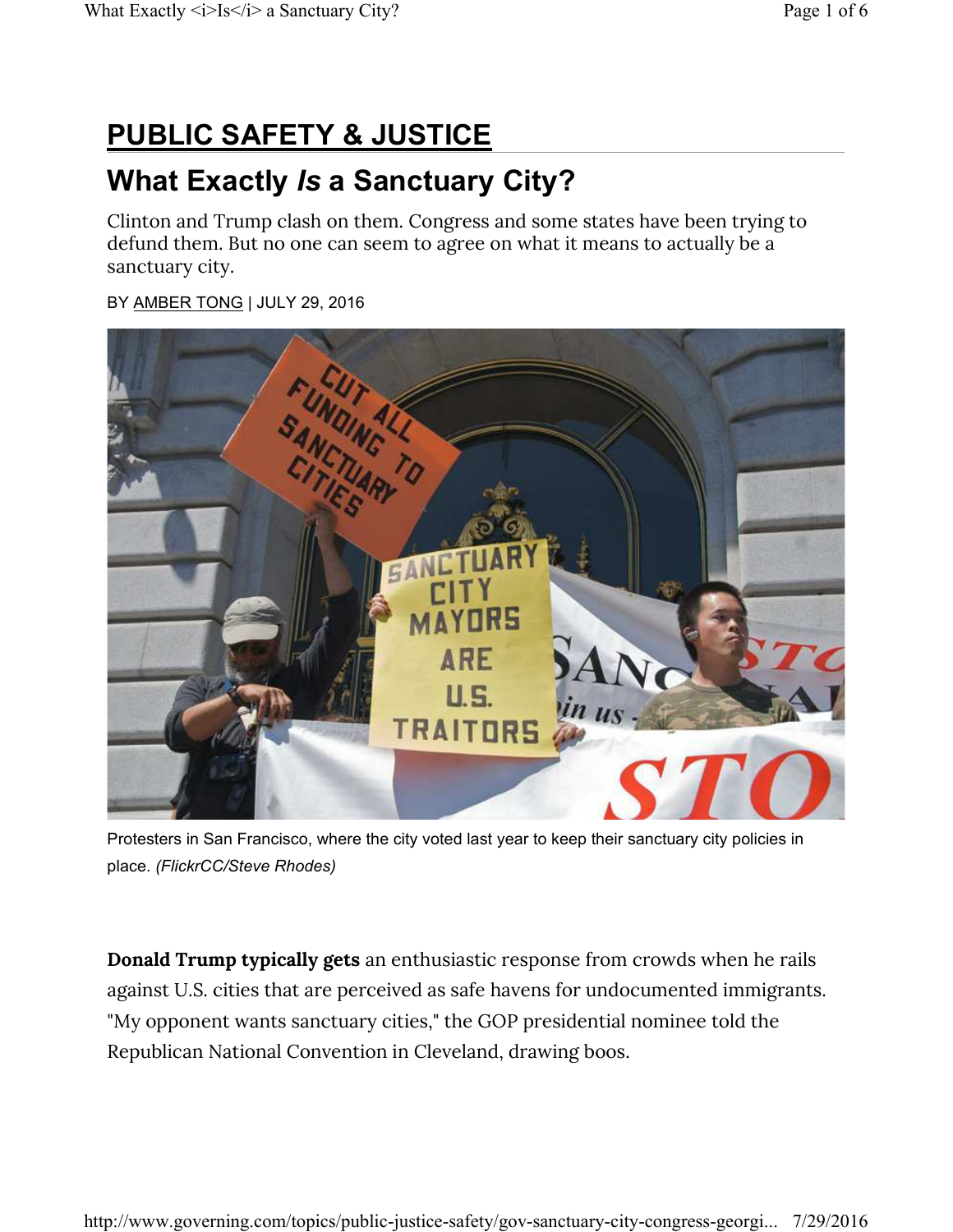Trump's assertion is accurate: Democratic nominee Hillary Clinton has long supported sanctuary city policies. A 2015 statement from her campaign noted that she "believes that sanctuary cities can help further public safety, and she has defended those policies going back years." In her acceptance speech at the Democratic National Convention last night, she pledged to build a path to citizenship for working immigrants and said it would be "self-defeating and inhumane to try to kick them out."

But just what *is* a sanctuary city? Despite being part of the national immigration debate for decades, it's actually a disputed term with no single official definition.

In recent years, Congress has made several attempts to defund sanctuary cities. Every one of them failed, but Republican-led states have had more success. Georgia and North Carolina have both passed laws banning -- and in the former, defunding -- sanctuary cities. Last year, San Francisco voted to remain a sanctuary city, and New Orleans became one this year. Philadelphia established, rescinded and restored its sanctuary status in less than a two-year period.

In all of these places, the definitions of sanctuary cities are slightly different. At the baseline, sanctuary jurisdictions are any city or county with a policy or practice that limits local involvement in federal immigration enforcement. But how exactly they do that -- and to what extent -- varies to a large degree.

One of the most commonly used definitions involves whether local police cooperate with the U.S. Immigration and Customs Enforcement (ICE). When an undocumented immigrant is arrested anywhere, ICE is automatically notified. Under the nowdefunct federal Secure Communities program, which launched in 2008, ICE requested local law enforcement to detain undocumented immigrants in jail for longer, to give ICE officers time to arrive and possibly deport them.

Most jurisdictions willingly complied with this, but upwards of 300 refused and were labeled as sanctuary cities. According to *The Texas Tribune*, the most resistance to detainment came from places in California, New York, Colorado and Florida.

To critics of the federal program, Secure Communities resulted in the unnecessary deportation of otherwise law-abiding residents, eroded the trust between police officers and immigrants, created legal trouble for local agencies and strained their financial resources. From 2008 to 2014, over 1.6 million detainer requests were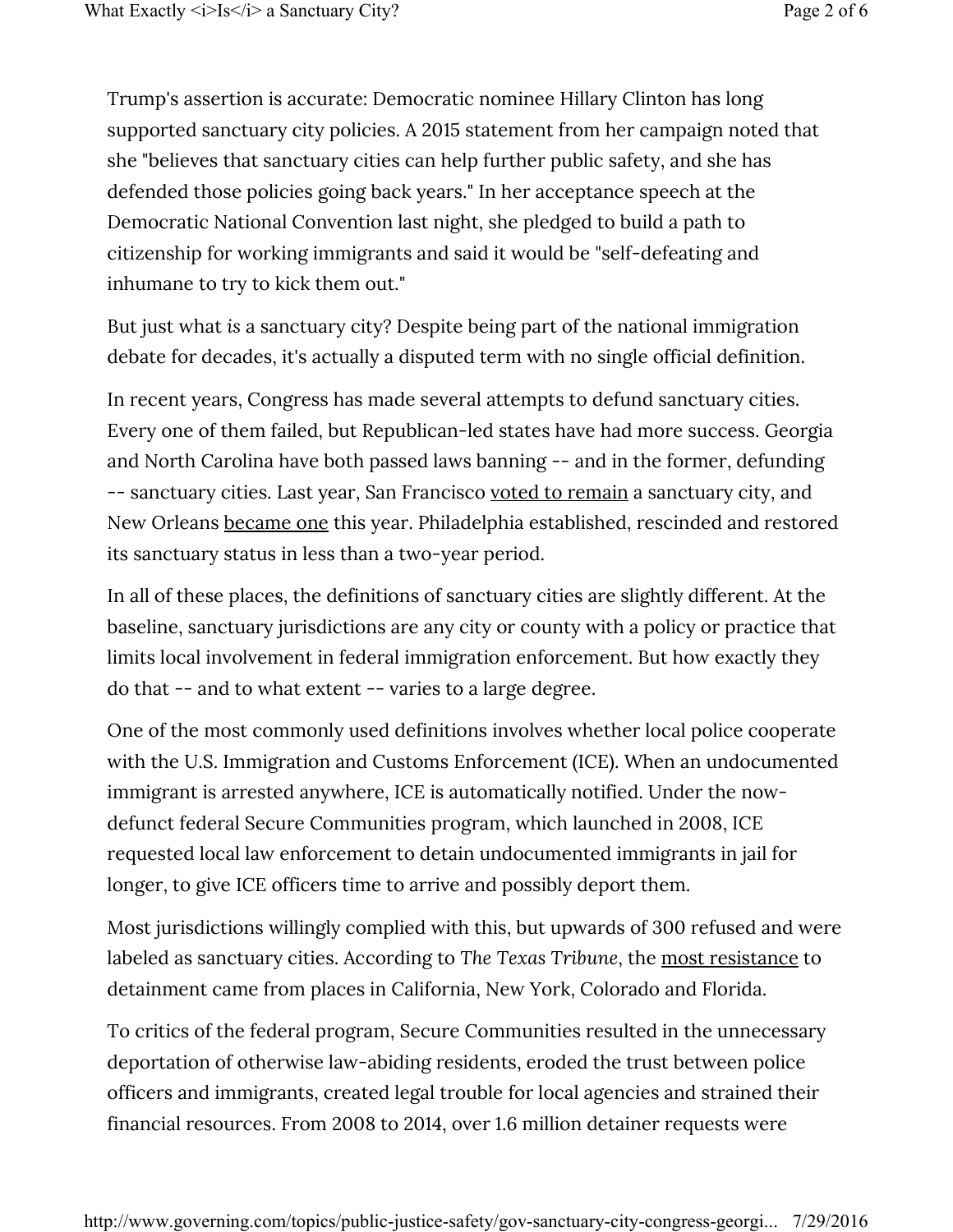issued, according to data obtained by the Transactional Records Access Clearinghouse at Syracuse University. (How many of those requests were granted is unclear.)

But in 2014, a federal court ruled that ICE's detainer requests don't provide legal basis for holding people and might violate the Fourth Amendment. Since then, the Obama administration replaced Secure Communities with the Priority Enforcement Program (PEP). Under this new approach, ICE will only ask local police to detain undocumented immigrants under "specific, limited circumstances," and in most cases, it will merely request to be notified when "an individual who falls within the PEP priorities" is about to be released from jail.

Sound vague? That's because it is. The federal government hasn't given guidelines on what "limited circumstances" might cause it to take action.

**Some states** also have their own laws and definitions for sanctuary cities.

North Carolina, home to some of the strictest such laws, considers jurisdictions to be sanctuaries if they direct law enforcement officials to refrain from gathering "information regarding the citizenship or immigration status, lawful or unlawful, of any individual." State lawmakers adopted that language in response to new policies in Chapel Hill, Charlotte and Durham that sought to do just that. None of the cities, however, consider themselves to be sanctuary cities.

In Georgia, any jurisdiction that violates the state's ban on sanctuary cities risks losing state funding or state-administered federal dollars. Similar to North Carolina, the Peach State defines sanctuary policy as any regulation that restricts local officials' reporting of immigration statuses to federal law enforcement. So far, though, no Georgia city has been stripped of funding because of this law.

But whether places comply with federal immigration officers isn't the only measure that politicians and policymakers use to classify a place as a sanctuary city. There are other controversial policies that local governments have adopted to protect undocumented immigrants.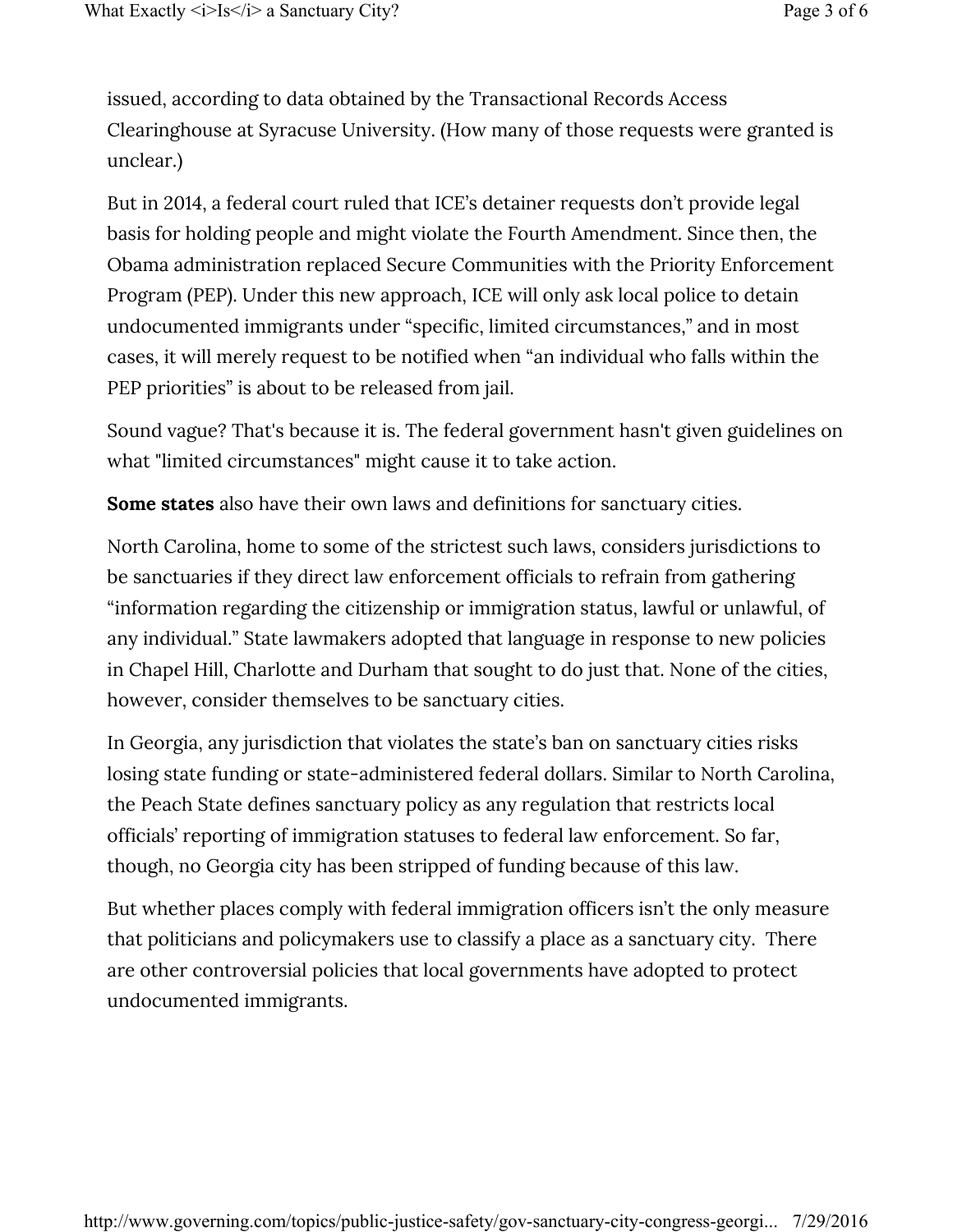Take municipal identification cards. Places like **Oakland, Calif.**, and New York City issue city IDs to people who don't otherwise have legitimate forms of identification. These IDs connect people to public services, programs and benefits regardless of immigration status and are usually recognized by local police officers.

That's problematic for law enforcement, according to Jessica Vaughan, director of policy studies for the Center for Immigration Studies, which supports limiting the number of immigrants allowed into the country.

"It creates opportunities for people to create new identities for themselves, and by definition they are not reliable as a form of ID," she said.

But Wendy Feliz, a spokesperson for the pro-immigrants' rights American Immigration Council, said attacks on municipal IDs are overblown.

"[Critics say] municipal IDs are creating sanctuary cities, or municipal IDs are amnesty," she said. "I would say law enforcement generally likes municipal IDs because they actually want people to have identification and to know who people are."

**Still, the most widespread measure** of whether a place is a sanctuary city is their cooperation -- or lack thereof -- with PEP. Had the most recent Congressional bill not died, it would have punished a large number of jurisdictions as well as the entire state of California, according to Melissa Keaney of the pro-immigrants' rights National Immigration Law Center.

It would have blocked federal funding from jurisdictions that prohibit their officials from sharing information regarding an individual's immigration status with federal agents, as well as those who refuse to comply with PEP detainer or notification requests. The first clause of the bill was ambiguous and, if enacted, could have led to confusion over which places to defund.

One year into PEP's implementation, its longer term effects are yet to be seen. But ICE reportedly issued more than 7,100 detainer requests in October 2015, which is roughly 4,000 less than they did under Secure Communities the previous October.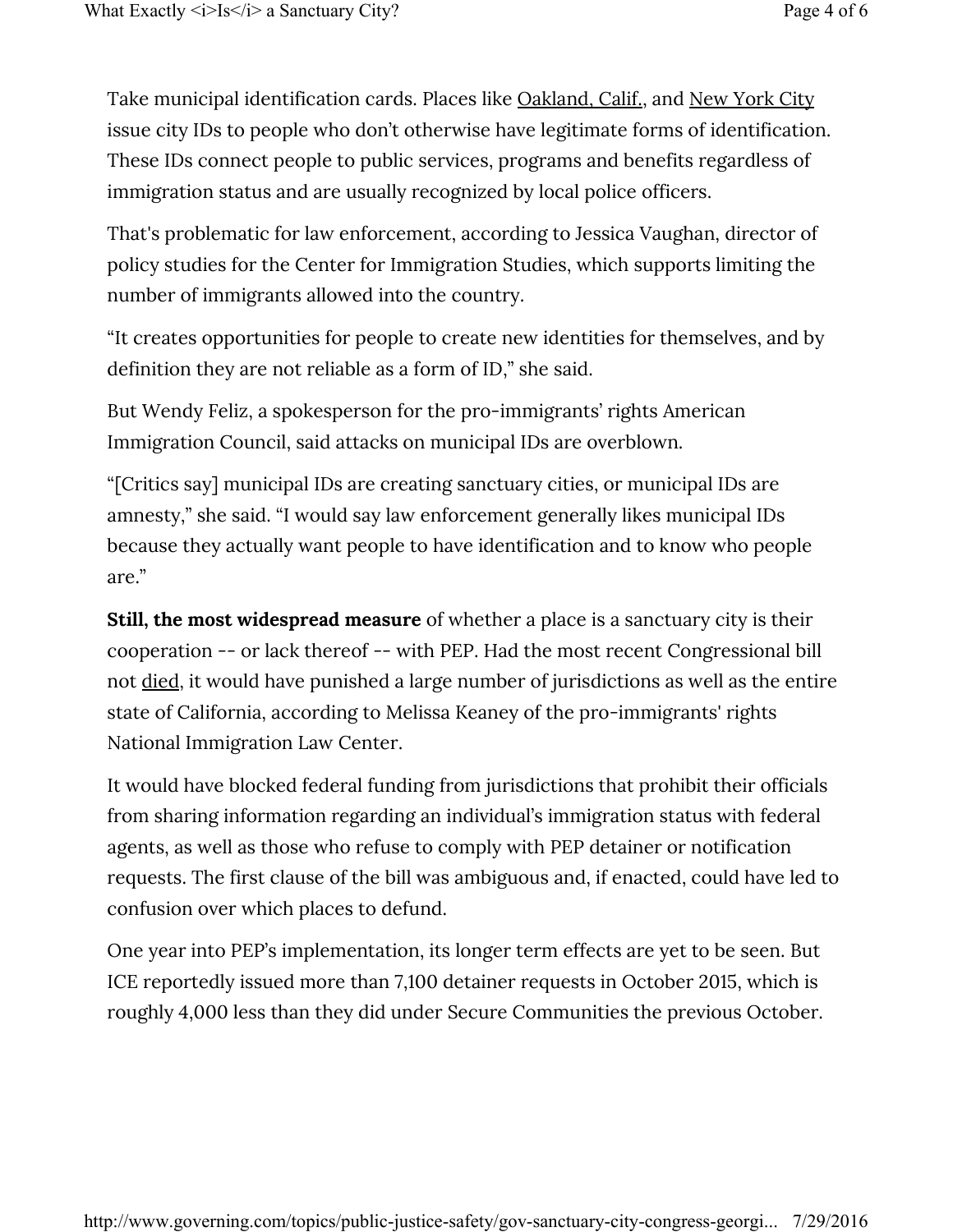"We don't know whether [PEP] is an improvement or not," said Muzaffar Chishti, a director of the Migration Policy Institute, a pro-immigration think tank. "What it is intended to do is to make it easier for the local governments to take part in it than in the past."

According to ICE, that's already happening: 17 of the top 25 jurisdictions that most strongly refused to cooperate with Secure Communities are now PEP participants.

While the switch from Secure Communities to PEP was intended to alleviate critics' concerns, some are still worried about the negative connotation of local law enforcement even notifying the feds of undocumented immigrants.

"That actually creates a perception in the community that police are involved in enforcing immigration laws," said Keaney.

Pro-enforcement advocates, however, worry that PEP is overly lax and will result in the release of more criminals back to the streets. ICE, under attacks from both sides, maintains that the new program allows them to focus on the most serious public safety and national security threats.

But some cities remain defiant.

Philadelphia Mayor Jim Kenney issued an executive order in January stating that the city will not comply with PEP until the federal agencies "listen to individuals concerned with this new program, and ensure that community members are both informed and invested in the program's success."

San Francisco is also upholding its sanctuary policies, which ban city officials from complying with detainer or notification requests unless required by a court order.

**At the center of this debate** are police officers. In many cities, they must tread a fine line between helping enforce federal laws and building trusting relationships with the community they serve. The Major Cities Chiefs Police Association, which supports PEP's notification system but remains wary of detaining immigrants, has concerns about local involvement in federal immigration enforcement.